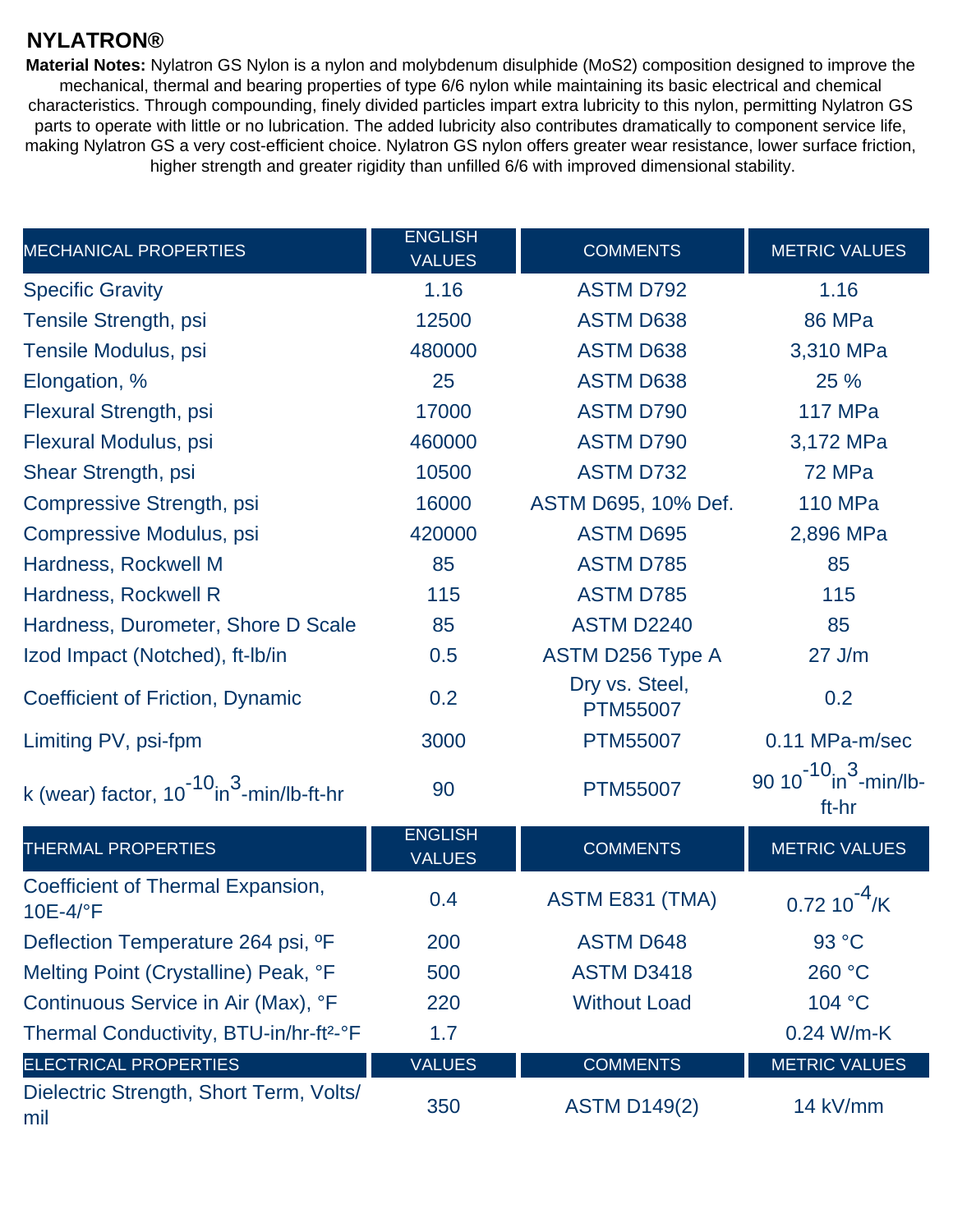Surface Resistance, Ohm/Square 1E+13 EOS

CHEMICAL PROPERTIES

ENGLISH VALUES

| S/ESD S11.11                 | 1E+13 Ohm/<br>Square |  |
|------------------------------|----------------------|--|
| <b>COMMENTS</b>              | <b>METRIC VALUES</b> |  |
| $\Lambda$ CTM $\Lambda$ DETA | റ റ റ⁄               |  |

| Water Absorption Immersion, 24 hr.,<br>$\%$             | 0.3                             | <b>ASTM D570</b>          | 0.3%                 |
|---------------------------------------------------------|---------------------------------|---------------------------|----------------------|
| Water Absorption Immersion Sat, %                       | $\overline{7}$                  | <b>ASTM D570</b>          | 7%                   |
| Acids, Weak (acetic, dilute HCI)                        | $\overline{2}$                  | <b>Limited Service</b>    | $\overline{2}$       |
| Acids, Strong (conc. HCI or sulfuric)                   | 1                               | Unnacceptable             | 1                    |
| Alkalies, Weak (dilute NaOH)                            | $\overline{2}$                  | <b>Limited Service</b>    | $\overline{2}$       |
| Alkalies, Strong (conc. NaOH)                           | 1                               | Unnacceptable             | 1                    |
| Hydrocarbons, Aromatic (toluene)                        | 3                               | <b>Acceptable Service</b> | 3                    |
| Hydrocarbons, Aliphatic (gasoline)                      | 3                               | <b>Acceptable Service</b> | 3                    |
| Ketones, Esters (acetone)                               | 3                               | <b>Acceptable Service</b> | 3                    |
| Ethers (diethyl ether, THF)                             | 3                               | <b>Acceptable Service</b> | 3                    |
| <b>Chlorinated Solvents (methylene</b><br>chloride)     | $\overline{2}$                  | <b>Limited Service</b>    | $\overline{2}$       |
| Alcohols (methanol, anti-freeze)                        | $\overline{2}$                  | <b>Limited Service</b>    | $\overline{2}$       |
| Inorganic Salt Solutions (NaCl, KCl)                    | 3                               | <b>Acceptable Service</b> | 3                    |
| <b>Continuous Sunlight</b>                              | $\overline{2}$                  | <b>Limited Service</b>    | $\overline{2}$       |
| <b>Steam</b>                                            | 1                               | Unnacceptable             | 1                    |
| <b>COMPLIANCE</b>                                       | <b>ENGLISH</b><br><b>VALUES</b> | <b>COMMENTS</b>           | <b>METRIC VALUES</b> |
| Flammability, UL94 (5=V-0; 4=V-1;<br>$3=V-2$ ; $1=HB$ ) | $3(V-2)$                        | <b>UL94</b>               | 3                    |
| $FDA(1=Yes)$                                            | $\overline{0}$                  | <b>Not Compliant</b>      | $\Omega$             |
| $USDA(1=Yes)$                                           | $\overline{0}$                  | <b>Not Compliant</b>      | $\Omega$             |
| NSF $(1=Yes)$                                           | $\overline{0}$                  | <b>Not Compliant</b>      | $\overline{0}$       |
| 3A-Dairy (1=Yes)                                        | $\overline{0}$                  | <b>Not Compliant</b>      | $\mathbf 0$          |
| Canada AG (1=Yes)                                       | $\overline{0}$                  | <b>Not Compliant</b>      | $\overline{0}$       |
| USP Class VI (1=Yes)                                    | $\overline{0}$                  | <b>Not Compliant</b>      | $\overline{0}$       |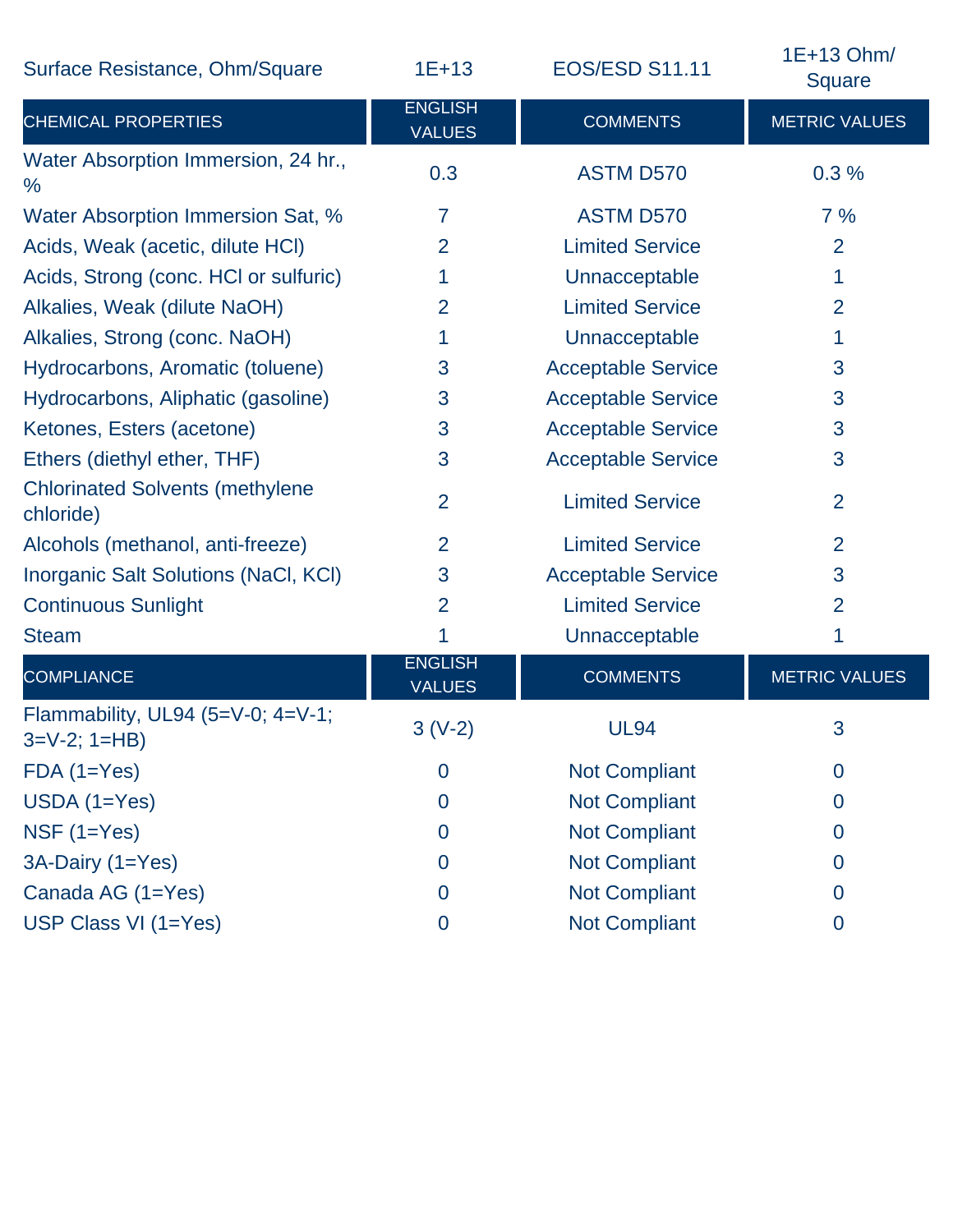**Material Notes:** Nylatron GSM Blue nylon is the first cast nylon to combine both molybdenum disulfide and oil for the load capability of Nylatron GSM nylon, plus improved frictional characteristics. It excels in higher pressures, and at low speedsup to 40 fpm. It offer 20% lower coefficient of friction, 50% greater limiting PV, and a lower "k" factor than Nylatron GSM, and the lowest "slip-stick" of any nylon product. It is ideal for slide pads, thrust washers and trunion bearings. Nylatron GSM blue should be considered for any oil-filled nylon application. It is dark blue in color.

| <b>MECHANICAL PROPERTIES</b>                              | <b>ENGLISH</b><br><b>VALUES</b> | <b>COMMENTS</b>                   | <b>METRIC VALUES</b>                   |
|-----------------------------------------------------------|---------------------------------|-----------------------------------|----------------------------------------|
| <b>Specific Gravity</b>                                   | 1.15                            | <b>ASTM D792</b>                  | 1.15                                   |
| Tensile Strength, psi                                     | 10000                           | <b>ASTM D638</b>                  | 69 MPa                                 |
| Tensile Modulus, psi                                      | 500000                          | <b>ASTM D638</b>                  | 3,448 MPa                              |
| Elongation, %                                             | 30                              | <b>ASTM D638</b>                  | 30 %                                   |
| Flexural Strength, psi                                    | 15000                           | <b>ASTM D790</b>                  | 103 MPa                                |
| Flexural Modulus, psi                                     | 500000                          | <b>ASTM D790</b>                  | 3,448 MPa                              |
| Compressive Strength, psi                                 | 13000                           | ASTM D695, 10% Def.               | <b>90 MPa</b>                          |
| <b>Compressive Modulus, psi</b>                           | 425000                          | <b>ASTM D695</b>                  | 2,930 MPa                              |
| Hardness, Rockwell M                                      | 80                              | <b>ASTM D785</b>                  | 80                                     |
| Hardness, Rockwell R                                      | 117                             | <b>ASTM D785</b>                  | 117                                    |
| Izod Impact (Notched), ft-Ib/in                           | 0.9                             | ASTM D256 Type A                  | 48 J/m                                 |
| Coefficient of Friction, Dynamic                          | 0.18                            | Dry vs. Steel,<br><b>PTM55007</b> | 0.18                                   |
| Limiting PV, psi-fpm                                      | 5500                            | <b>PTM55007</b>                   | 0.19 MPa-m/sec                         |
| k (wear) factor, $10^{-10}$ in <sup>3</sup> -min/lb-ft-hr | 65                              | <b>PTM55007</b>                   | 65 $10^{-10}$ in $3$ -min/lb-<br>ft-hr |
| THERMAL PROPERTIES                                        | <b>ENGLISH</b><br><b>VALUES</b> | <b>COMMENTS</b>                   | <b>METRIC VALUES</b>                   |
| Coefficient of Thermal Expansion,<br>10E-4/°F             | 0.45                            | ASTM E831 (TMA)                   | $0.81 10^{-4}$ /K                      |
| Deflection Temperature 264 psi, <sup>o</sup> F            | 200                             | <b>ASTM D648</b>                  | 93 °C                                  |
| Melting Point (Crystalline) Peak, °F                      | 420                             | <b>ASTM D3418</b>                 | 216 °C                                 |
| Continuous Service in Air (Max), °F                       | 200                             | <b>Without Load</b>               | 93 °C                                  |
| <b>ELECTRICAL PROPERTIES</b>                              | <b>VALUES</b>                   | <b>COMMENTS</b>                   | <b>METRIC VALUES</b>                   |
| Surface Resistance, Ohm/Square                            | $1E+13$                         | <b>EOS/ESD S11.11</b>             | 1E+13 Ohm/<br><b>Square</b>            |
| <b>CHEMICAL PROPERTIES</b>                                | <b>ENGLISH</b><br><b>VALUES</b> | <b>COMMENTS</b>                   | <b>METRIC VALUES</b>                   |
| Water Absorption Immersion, 24 hr.,<br>$\frac{0}{0}$      | 0.22                            | <b>ASTM D570</b>                  | 0.22%                                  |
| Water Absorption Immersion Sat, %                         | 6                               | <b>ASTM D570</b>                  | 6%                                     |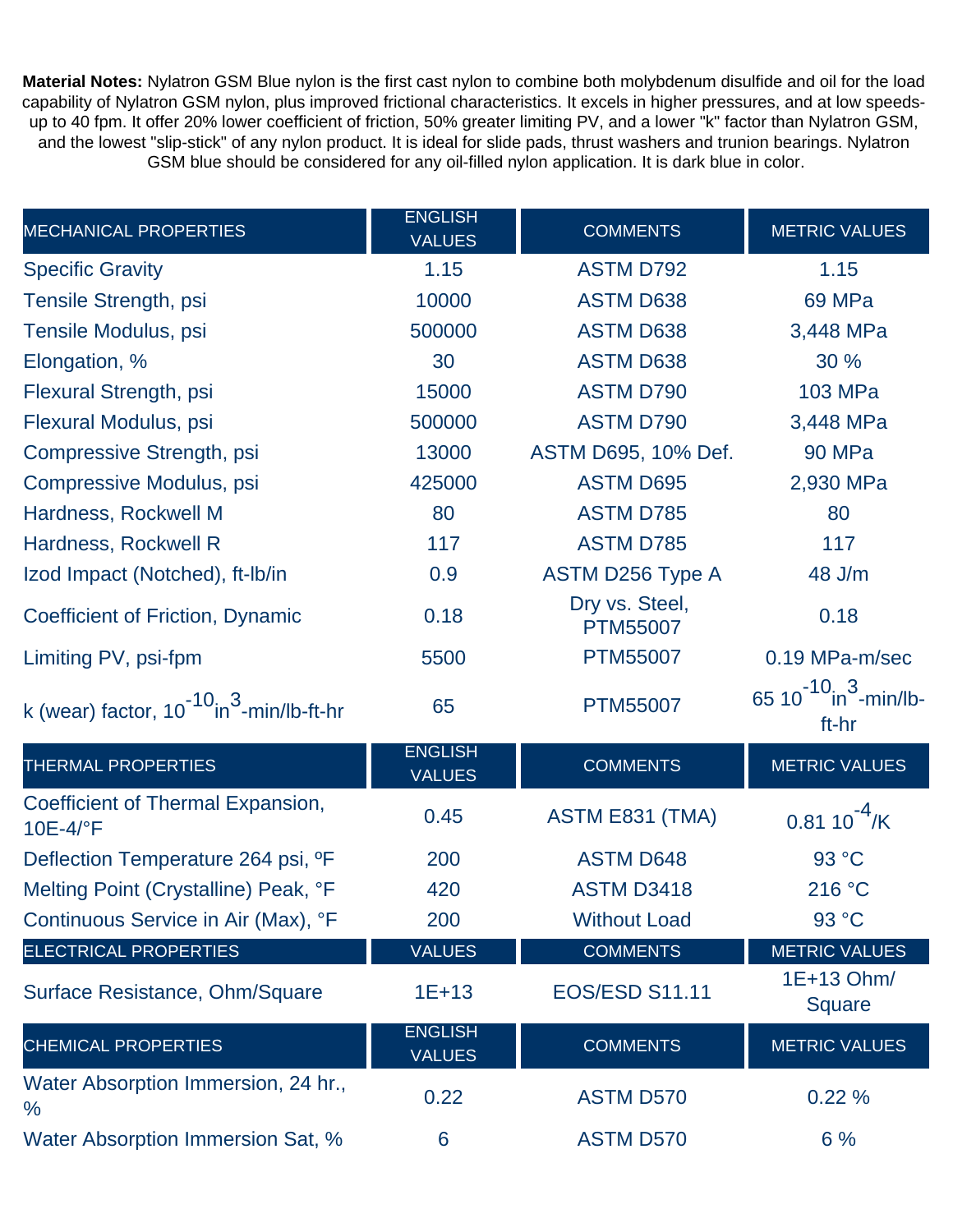| Acids, Weak (acetic, dilute HCI)                        | $\overline{2}$                  | <b>Limited Service</b>    | $\overline{2}$       |
|---------------------------------------------------------|---------------------------------|---------------------------|----------------------|
| Acids, Strong (conc. HCI or sulfuric)                   |                                 | Unnacceptable             |                      |
| Alkalies, Weak (dilute NaOH)                            | $\overline{2}$                  | <b>Limited Service</b>    | $\overline{2}$       |
| Alkalies, Strong (conc. NaOH)                           | 1                               | Unnacceptable             | 1                    |
| Hydrocarbons, Aromatic (toluene)                        | 3                               | <b>Acceptable Service</b> | 3                    |
| Hydrocarbons, Aliphatic (gasoline)                      | 3                               | <b>Acceptable Service</b> | 3                    |
| Ketones, Esters (acetone)                               | 3                               | <b>Acceptable Service</b> | 3                    |
| Ethers (diethyl ether, THF)                             | 3                               | <b>Acceptable Service</b> | 3                    |
| <b>Chlorinated Solvents (methylene</b><br>chloride)     | $\overline{2}$                  | <b>Limited Service</b>    | $\overline{2}$       |
| Alcohols (methanol, anti-freeze)                        | $\overline{2}$                  | <b>Limited Service</b>    | $\overline{2}$       |
| Inorganic Salt Solutions (NaCl, KCl)                    | 3                               | <b>Acceptable Service</b> | 3                    |
| <b>Continuous Sunlight</b>                              | $\overline{2}$                  | <b>Limited Service</b>    | $\overline{2}$       |
| <b>Steam</b>                                            | 1                               | Unnacceptable             | 1                    |
| <b>COMPLIANCE</b>                                       | <b>ENGLISH</b><br><b>VALUES</b> | <b>COMMENTS</b>           | <b>METRIC VALUES</b> |
| Flammability, UL94 (5=V-0; 4=V-1;<br>$3=V-2$ ; $1=HB$ ) | $1$ (HB)                        | <b>UL94</b>               |                      |
| $FDA(1=Yes)$                                            | $\mathbf 0$                     | <b>Not Compliant</b>      | $\mathbf 0$          |
| $USDA(1=Yes)$                                           | $\overline{0}$                  | <b>Not Compliant</b>      | $\overline{0}$       |
| $NSF(1=Yes)$                                            | $\overline{0}$                  | <b>Not Compliant</b>      | $\overline{0}$       |
| 3A-Dairy (1=Yes)                                        | $\overline{0}$                  | <b>Not Compliant</b>      | $\Omega$             |
| Canada AG (1=Yes)                                       | $\overline{0}$                  | <b>Not Compliant</b>      | $\boldsymbol{0}$     |
| USP Class VI (1=Yes)                                    | 0                               | <b>Not Compliant</b>      | $\overline{0}$       |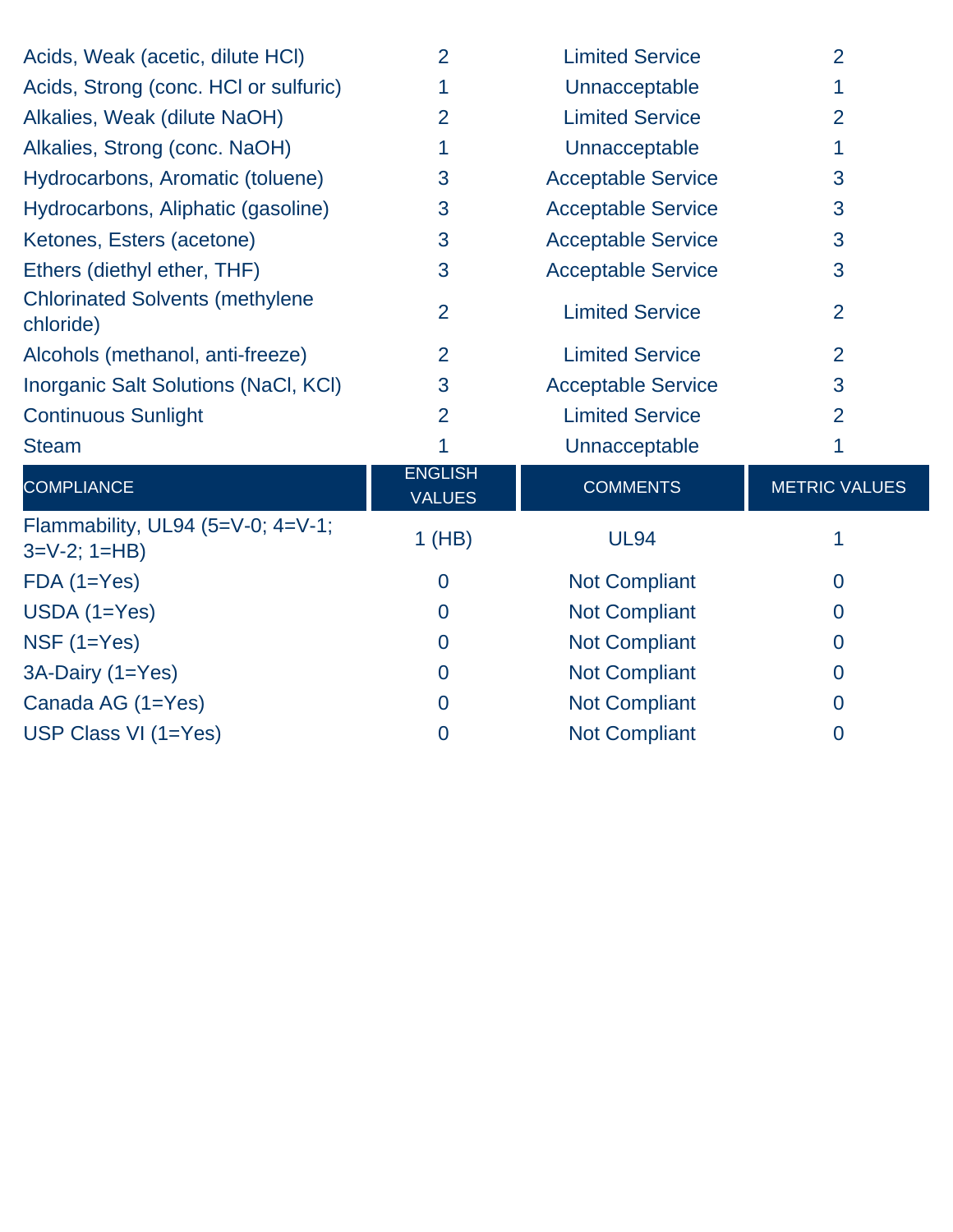**Material Notes:** Nylatron GSM cast nylon contains finely divided particles of molybdenum disulfide to enhance its load bearing capabilities while maintaining the impact resistance inherent to nylon. It is the most commonly used grade for gears, sheaves, sprockets and custom parts. It is gray-black in color.

| <b>MECHANICAL PROPERTIES</b>                              | <b>ENGLISH</b><br><b>VALUES</b> | <b>COMMENTS</b>                   | <b>METRIC VALUES</b>                   |
|-----------------------------------------------------------|---------------------------------|-----------------------------------|----------------------------------------|
| <b>Specific Gravity</b>                                   | 1.16                            | <b>ASTM D792</b>                  | 1.16                                   |
| Tensile Strength, psi                                     | 11000                           | <b>ASTM D638</b>                  | <b>76 MPa</b>                          |
| Tensile Modulus, psi                                      | 400000                          | <b>ASTM D638</b>                  | 2,758 MPa                              |
| Elongation, %                                             | 30                              | <b>ASTM D638</b>                  | 30 %                                   |
| Flexural Strength, psi                                    | 16000                           | <b>ASTM D790</b>                  | <b>110 MPa</b>                         |
| Flexural Modulus, psi                                     | 500000                          | <b>ASTM D790</b>                  | 3,448 MPa                              |
| Shear Strength, psi                                       | 10500                           | <b>ASTM D732</b>                  | 72 MPa                                 |
| Compressive Strength, psi                                 | 14000                           | ASTM D695, 10% Def.               | 97 MPa                                 |
| Compressive Modulus, psi                                  | 400000                          | <b>ASTM D695</b>                  | 2,758 MPa                              |
| Hardness, Rockwell M                                      | 80                              | <b>ASTM D785</b>                  | 80                                     |
| Hardness, Rockwell R                                      | 110                             | <b>ASTM D785</b>                  | 110                                    |
| Hardness, Durometer, Shore D Scale                        | 85                              | <b>ASTM D2240</b>                 | 85                                     |
| Izod Impact (Notched), ft-Ib/in                           | 0.5                             | ASTM D256 Type A                  | $27$ J/m                               |
| Coefficient of Friction, Dynamic                          | 0.2                             | Dry vs. Steel,<br><b>PTM55007</b> | 0.2                                    |
| Limiting PV, psi-fpm                                      | 3000                            | <b>PTM55007</b>                   | 0.11 MPa-m/sec                         |
| k (wear) factor, $10^{-10}$ in <sup>3</sup> -min/lb-ft-hr | 90                              | <b>PTM55007</b>                   | $90 10^{-10}$ in $3$ -min/lb-<br>ft-hr |
| <b>THERMAL PROPERTIES</b>                                 | <b>ENGLISH</b><br><b>VALUES</b> | <b>COMMENTS</b>                   | <b>METRIC VALUES</b>                   |
| Coefficient of Thermal Expansion,<br>10E-4/°F             | 0.45                            | ASTM E831 (TMA)                   | $0.8110$ <sup>-1</sup>                 |
| Deflection Temperature 264 psi, <sup>o</sup> F            | 200                             | <b>ASTM D648</b>                  | 93 °C                                  |
| Melting Point (Crystalline) Peak, °F                      | 420                             | <b>ASTM D3418</b>                 | 216 °C                                 |
| Continuous Service in Air (Max), °F                       | 200                             | <b>Without Load</b>               | 93 °C                                  |
| <b>ELECTRICAL PROPERTIES</b>                              | <b>VALUES</b>                   | <b>COMMENTS</b>                   | <b>METRIC VALUES</b>                   |
| Dielectric Strength, Short Term, Volts/<br>mil            | 400                             | <b>ASTM D149(2)</b>               | 16 kV/mm                               |
| Surface Resistance, Ohm/Square                            | $1E+13$                         | <b>EOS/ESD S11.11</b>             | 1E+13 Ohm/<br><b>Square</b>            |
| Dielectric Constant, 1 MHz                                | 3.7                             | <b>ASTM D150(2)</b>               | 3.7                                    |
| <b>CHEMICAL PROPERTIES</b>                                | <b>ENGLISH</b><br><b>VALUES</b> | <b>COMMENTS</b>                   | <b>METRIC VALUES</b>                   |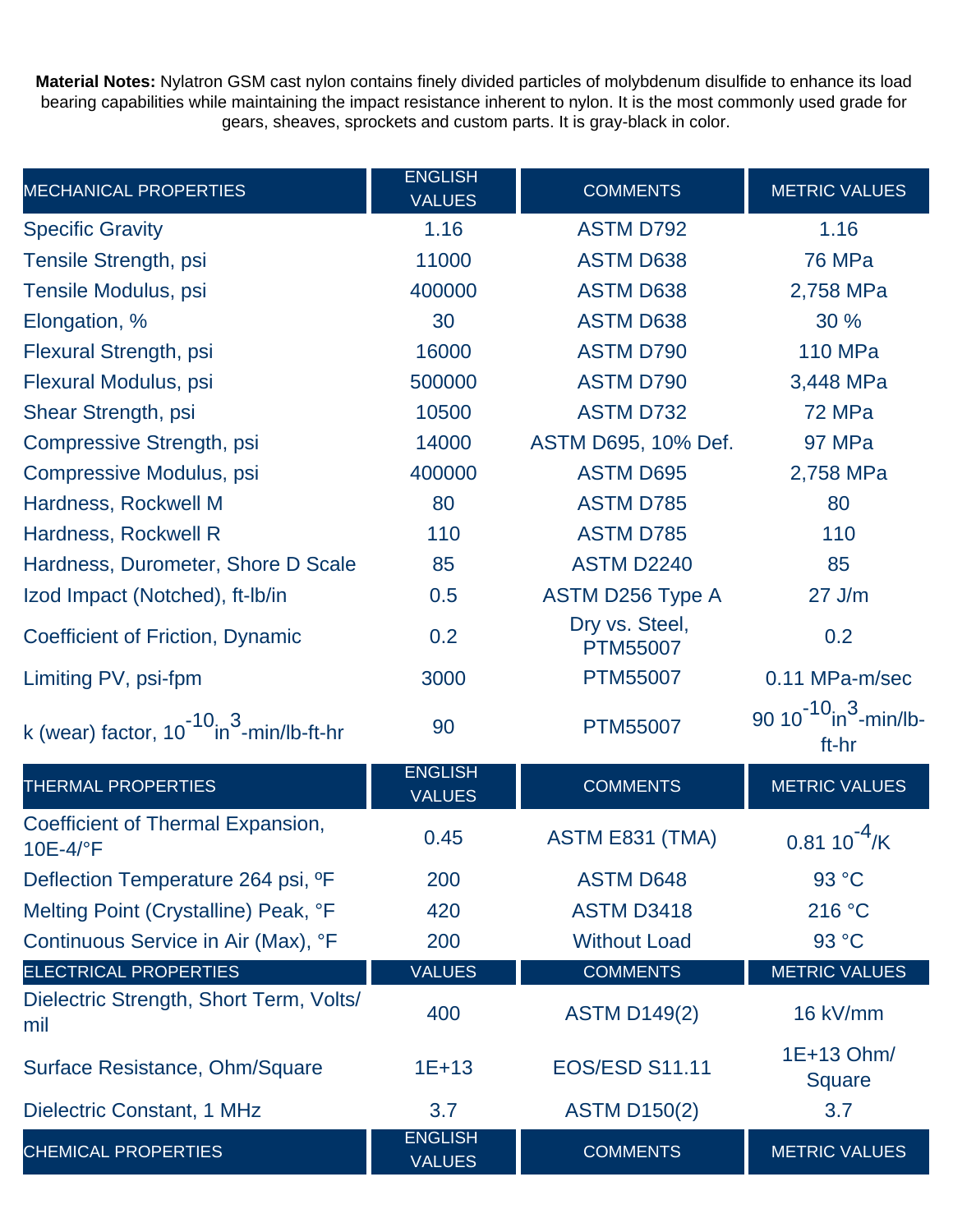| Water Absorption Immersion, 24 hr.,<br>$\frac{0}{0}$    | 0.3                             | <b>ASTM D570</b>          | 0.3%                 |
|---------------------------------------------------------|---------------------------------|---------------------------|----------------------|
| Water Absorption Immersion Sat, %                       | $\overline{7}$                  | <b>ASTM D570</b>          | 7%                   |
| Acids, Weak (acetic, dilute HCI)                        | $\overline{2}$                  | <b>Limited Service</b>    | 2                    |
| Acids, Strong (conc. HCI or sulfuric)                   | 1                               | Unnacceptable             | 1                    |
| Alkalies, Weak (dilute NaOH)                            | $\overline{2}$                  | <b>Limited Service</b>    | $\overline{2}$       |
| Alkalies, Strong (conc. NaOH)                           | 1                               | Unnacceptable             | 1                    |
| Hydrocarbons, Aromatic (toluene)                        | 3                               | <b>Acceptable Service</b> | 3                    |
| Hydrocarbons, Aliphatic (gasoline)                      | 3                               | <b>Acceptable Service</b> | 3                    |
| Ketones, Esters (acetone)                               | 3                               | <b>Acceptable Service</b> | 3                    |
| Ethers (diethyl ether, THF)                             | 3                               | <b>Acceptable Service</b> | 3                    |
| <b>Chlorinated Solvents (methylene</b><br>chloride)     | $\overline{2}$                  | <b>Limited Service</b>    | $\overline{2}$       |
| Alcohols (methanol, anti-freeze)                        | $\overline{2}$                  | <b>Limited Service</b>    | $\overline{2}$       |
| Inorganic Salt Solutions (NaCl, KCl)                    | 3                               | <b>Acceptable Service</b> | 3                    |
| <b>Continuous Sunlight</b>                              | $\overline{2}$                  | <b>Limited Service</b>    | $\overline{2}$       |
| <b>Steam</b>                                            | 1                               | Unnacceptable             | 1                    |
| <b>COMPLIANCE</b>                                       | <b>ENGLISH</b><br><b>VALUES</b> | <b>COMMENTS</b>           | <b>METRIC VALUES</b> |
| Flammability, UL94 (5=V-0; 4=V-1;<br>$3=V-2$ ; $1=HB$ ) | 1(HB)                           | <b>UL94</b>               | 1                    |
| $FDA(1=Yes)$                                            | $\overline{0}$                  | <b>Not Compliant</b>      | $\overline{0}$       |
| $USDA(1=Yes)$                                           | $\overline{0}$                  | <b>Not Compliant</b>      | $\overline{0}$       |
| NSF $(1=Yes)$                                           | $\overline{0}$                  | <b>Not Compliant</b>      | $\overline{0}$       |
| 3A-Dairy (1=Yes)                                        | $\overline{0}$                  | <b>Not Compliant</b>      | $\mathbf 0$          |
| Canada AG (1=Yes)                                       | $\mathbf 0$                     | <b>Not Compliant</b>      | $\overline{0}$       |
| USP Class VI (1=Yes)                                    | $\overline{0}$                  | <b>Not Compliant</b>      | $\overline{0}$       |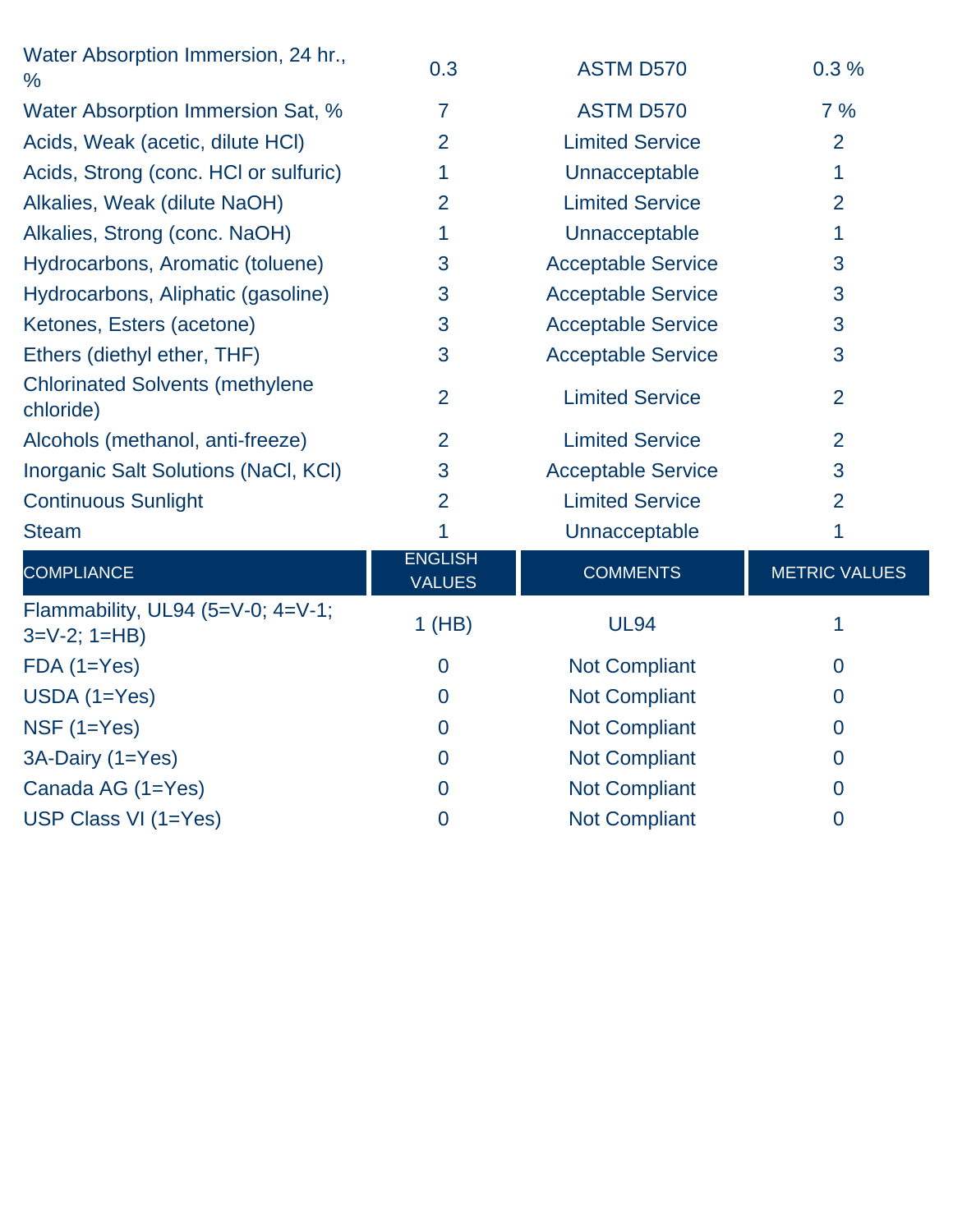**Material Notes:** Nylatron NSM is the premium bearing and wear nylon product available today. Solid lubricant additives impart self-lubricating, high pressure/velocity and superior wear resistance characteristics. This wear resistance is delivered without either start-up or running lubrication making it ideal for bearings, gears and wear pads. It is a proprietary type 6 nylon formulation produced using Quadrant EPP's Monocast process. Nylatron NSM was developed specifically for demanding applications where larger size parts are required. In wear applications, Nylatron NSM lasts up to 10 times longer than standard Type 6 nylon.

| <b>MECHANICAL PROPERTIES</b>                              | <b>ENGLISH</b><br><b>VALUES</b> | <b>COMMENTS</b>                   | <b>METRIC VALUES</b>                            |
|-----------------------------------------------------------|---------------------------------|-----------------------------------|-------------------------------------------------|
| <b>Specific Gravity</b>                                   | 1.15                            | <b>ASTM D792</b>                  | 1.15                                            |
| Tensile Strength, psi                                     | 11000                           | <b>ASTM D638</b>                  | <b>76 MPa</b>                                   |
| Tensile Modulus, psi                                      | 410000                          | <b>ASTM D638</b>                  | 2,827 MPa                                       |
| Elongation, %                                             | 20                              | <b>ASTM D638</b>                  | 20 %                                            |
| Flexural Strength, psi                                    | 16000                           | <b>ASTM D790</b>                  | <b>110 MPa</b>                                  |
| Flexural Modulus, psi                                     | 475000                          | <b>ASTM D790</b>                  | 3,275 MPa                                       |
| Shear Strength, psi                                       | 10000                           | <b>ASTM D732</b>                  | 69 MPa                                          |
| Compressive Strength, psi                                 | 14000                           | ASTM D695, 10% Def.               | 97 MPa                                          |
| Compressive Modulus, psi                                  | 400000                          | <b>ASTM D695</b>                  | 2,758 MPa                                       |
| Hardness, Rockwell M                                      | 80                              | <b>ASTM D785</b>                  | 80                                              |
| Hardness, Rockwell R                                      | 110                             | <b>ASTM D785</b>                  | 110                                             |
| Hardness, Durometer, Shore D Scale                        | 85                              | <b>ASTM D2240</b>                 | 85                                              |
| Izod Impact (Notched), ft-Ib/in                           | 0.5                             | <b>ASTM D256 Type A</b>           | $27$ J/m                                        |
| Coefficient of Friction, Dynamic                          | 0.18                            | Dry vs. Steel,<br><b>PTM55007</b> | 0.18                                            |
| Limiting PV, psi-fpm                                      | 15000                           | <b>PTM55007</b>                   | 0.53 MPa-m/sec                                  |
| k (wear) factor, $10^{-10}$ in <sup>3</sup> -min/lb-ft-hr | 9                               | <b>PTM55007</b>                   | $9 10^{-10}$ in $\frac{3}{2}$ -min/lb-ft-<br>hr |
| <b>THERMAL PROPERTIES</b>                                 | <b>ENGLISH</b><br><b>VALUES</b> | <b>COMMENTS</b>                   | <b>METRIC VALUES</b>                            |
| Coefficient of Thermal Expansion,<br>10E-4/°F             | 0.45                            | ASTM E831 (TMA)                   | $0.8110$ $\frac{7}{K}$                          |
| Deflection Temperature 264 psi, <sup>o</sup> F            | 200                             | <b>ASTM D648</b>                  | 93 °C                                           |
| Melting Point (Crystalline) Peak, °F                      | 420                             | <b>ASTM D3418</b>                 | 216 °C                                          |
| Continuous Service in Air (Max), °F                       | 200                             | <b>Without Load</b>               | 93 °C                                           |
| <b>ELECTRICAL PROPERTIES</b>                              | <b>VALUES</b>                   | <b>COMMENTS</b>                   | <b>METRIC VALUES</b>                            |
| Dielectric Strength, Short Term, Volts/<br>mil            | 400                             | <b>ASTM D149(2)</b>               | 16 kV/mm                                        |
| Surface Resistance, Ohm/Square                            | $1E+13$                         | <b>EOS/ESD S11.11</b>             | 1E+13 Ohm/<br>Square                            |